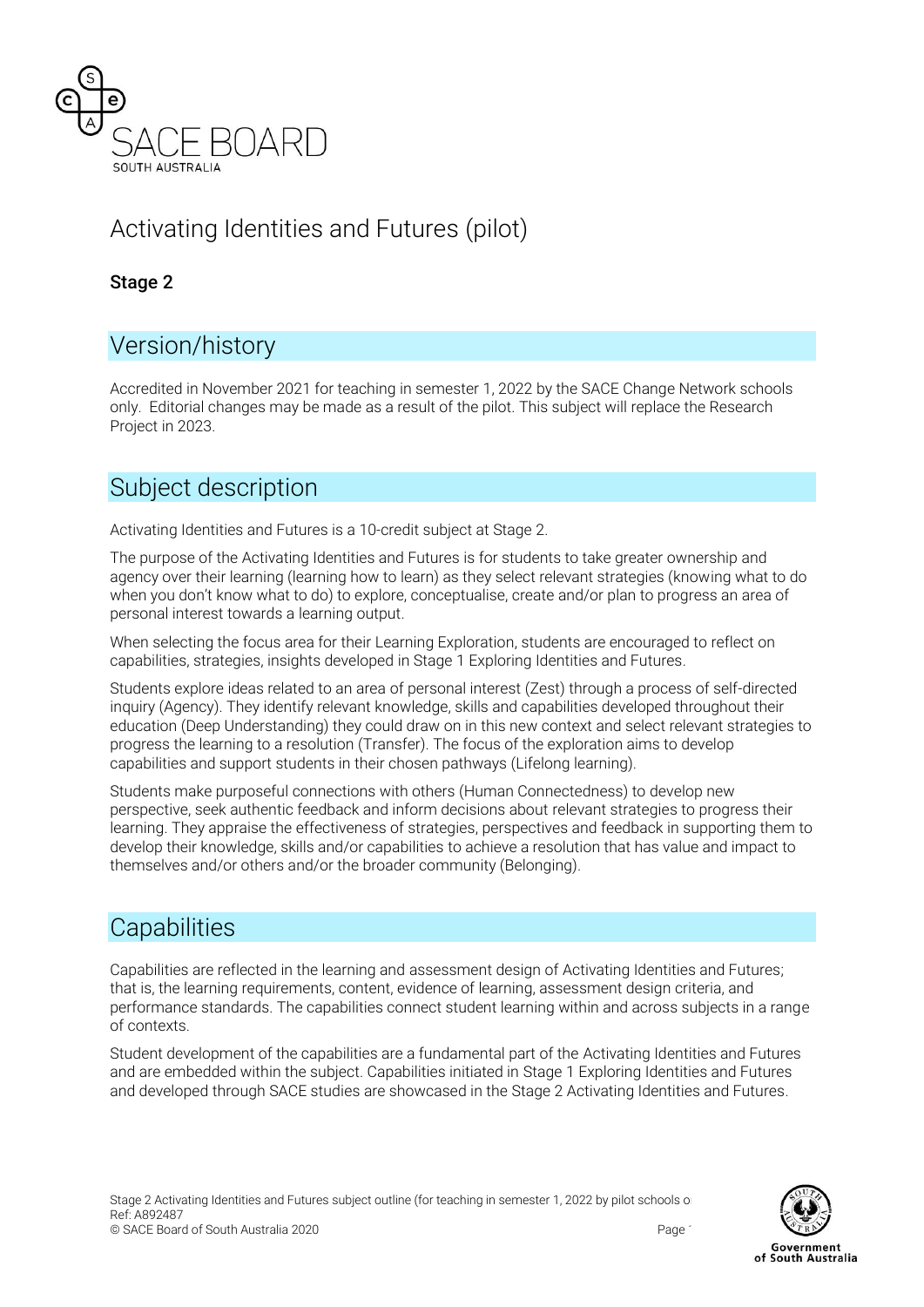### Activating Identities and Futures: current and future capabilities

| <b>Current AC</b><br>capabilities                                      | How could they be<br>expressed in future<br>capabilities?                                                                                                                                    | How are these behaviours evident in the proposed<br>performance standards?                                                                                                                                                                                                                                                                                                                                                                                  |
|------------------------------------------------------------------------|----------------------------------------------------------------------------------------------------------------------------------------------------------------------------------------------|-------------------------------------------------------------------------------------------------------------------------------------------------------------------------------------------------------------------------------------------------------------------------------------------------------------------------------------------------------------------------------------------------------------------------------------------------------------|
| Literacy<br>Numeracy<br>Information and<br>Communication<br>Technology | Comprehension,<br>conveying knowledge and<br>understanding.<br>Developing proficiency<br>with technological tools<br>Multimodal<br>communication                                             | Expressing ideas and presenting findings. Sharing<br>discoveries. Effective modes of communication.<br>Building digital fluency through multimodal<br>presentation.                                                                                                                                                                                                                                                                                         |
| <b>Critical and</b><br><b>Creative Thinking</b>                        | Demonstrating quality<br>thinking.<br>Curiosity, noticing and<br>inquiring.<br>Reasoned decision<br>making.<br>Evolving creative<br>solutions in novel<br>contexts - transfer of<br>learning | Recognising the connections between influences<br>and impact.<br>Planning with intent.<br>Problem-solving to initiate and implement plans.<br>Evaluating and responding to feedback. Making<br>decisions supported by reasoning.<br>Transferring learning from one context to another.                                                                                                                                                                      |
| Personal and<br><b>Social Capability</b>                               | Personal development<br>and growth.<br>Recognition of self and<br>others.<br>Independence and<br>agency<br>Demonstrating personal<br>enterprise.                                             | Demonstrating independence, autonomy, and self-<br>regulation.<br>Planning and delivering through action. Reflective<br>evaluation of development and decisions to take<br>stock and make progress.<br>Generating meta-strategies - knowing how to<br>move forward.<br>Deriving impact form personal growth and<br>a collective impact.<br>Acknowledging milestones and achievements.<br>Driving learning progress and<br>owning personal choices - agency. |
| <b>Ethical</b><br>Understanding                                        | Behaving ethically.<br>Understanding ethical<br>responsibility                                                                                                                               | Acting ethically in exploring complex and/or<br>sensitive concepts and attributing sources and<br>findings.<br>Making decisions aligned to personal values, while<br>acknowledging the impacts on<br>others/community.                                                                                                                                                                                                                                      |
| Intercultural<br>Understanding                                         | Being receptive to the<br>perspectives, beliefs,<br>cultures of others                                                                                                                       | Seeking and <i>incorporating perspectives</i> (including<br>cultural) during exploration, which may<br>be reflected in the outputs.<br>Acknowledging different world views and ways of<br>knowing and being.                                                                                                                                                                                                                                                |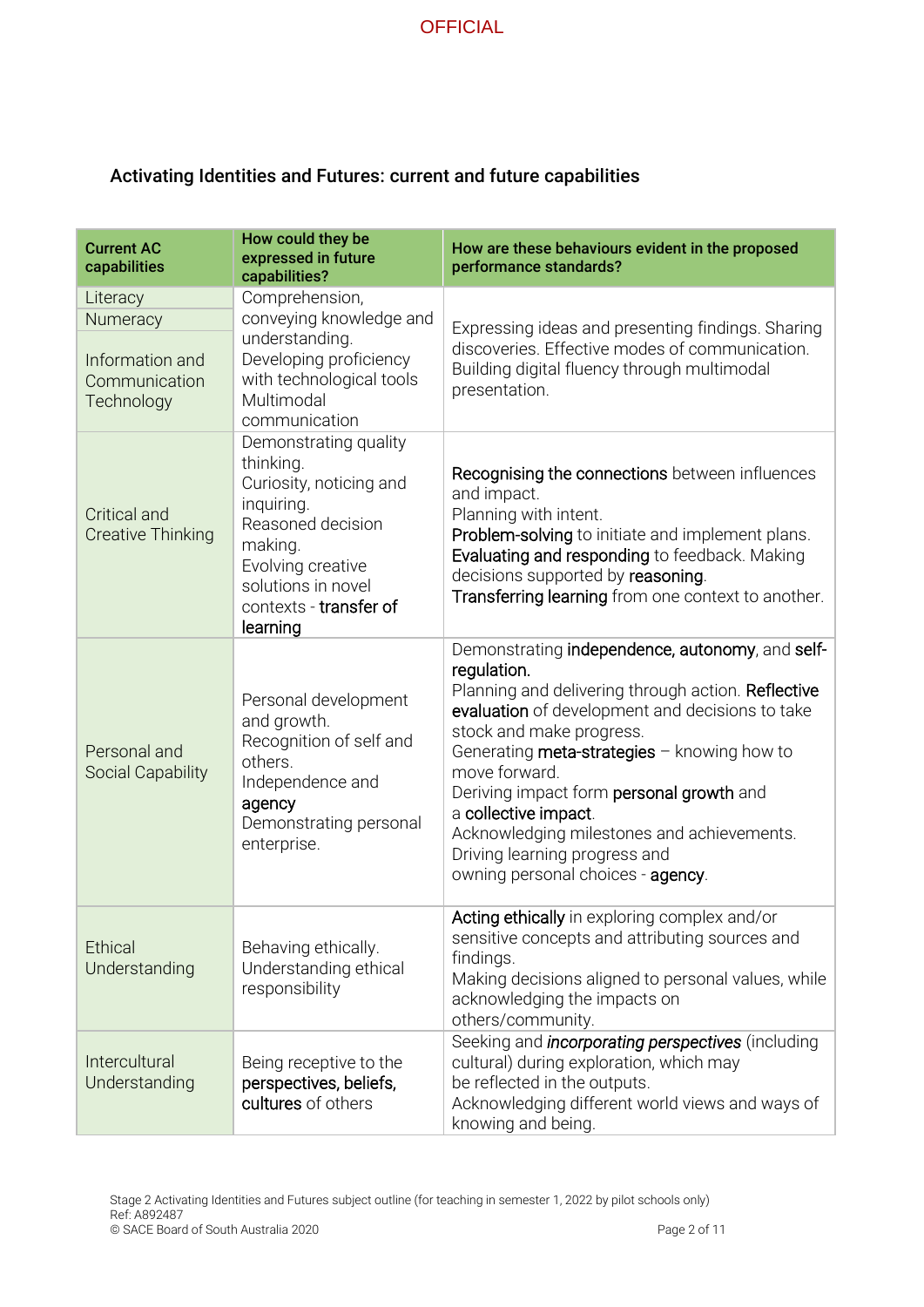Considerations of the local and national developments in the future capabilities and their dimensions have been incorporated into the construction of the performance standards. It is evident that the performance standards intend to foster autonomy, and self-regulation. Agency is encouraged in the guided approach to inquiry. To transfer learning, connections are identified between perspectives sought and decisions enacted. Making thinking evident in decisions and actions in support of metastrategies. Processes are managed, implemented, and evaluated in light of learning.

# Aboriginal and Torres Strait Islander knowledge, cultures, and perspectives

In partnership with Aboriginal and Torres Strait Islander communities, and schools and school sectors, the SACE Board of South Australia supports the development of high-quality learning and assessment design that respects the diverse knowledge, cultures, and perspectives of Indigenous Australians.

The SACE Board encourages teachers to include Aboriginal and Torres Strait Islander knowledge and perspectives in the design, delivery, and assessment of teaching and learning programs by:

- providing opportunities in SACE subjects for students to learn about Aboriginal and Torres Strait Islander histories, cultures, and contemporary experiences
- recognising and respecting the significant contribution of Aboriginal and Torres Strait Islander peoples to Australian society
- drawing students' attention to the value of Aboriginal and Torres Strait Islander knowledge and perspectives from the past and the present
- promoting the use of culturally appropriate protocols when engaging with and learning from Aboriginal and Torres Strait Islander peoples and communities

In undertaking Stage 2 Activating Identities and Futures, students should consider and be respectful of Aboriginal and Torres Strait Islander cultures and perspectives. Students should make consider and/or seek cultural advice in deciding what to include in their exploration and make personal decisions about the respect and sensitivity of what they chose to explore and discuss.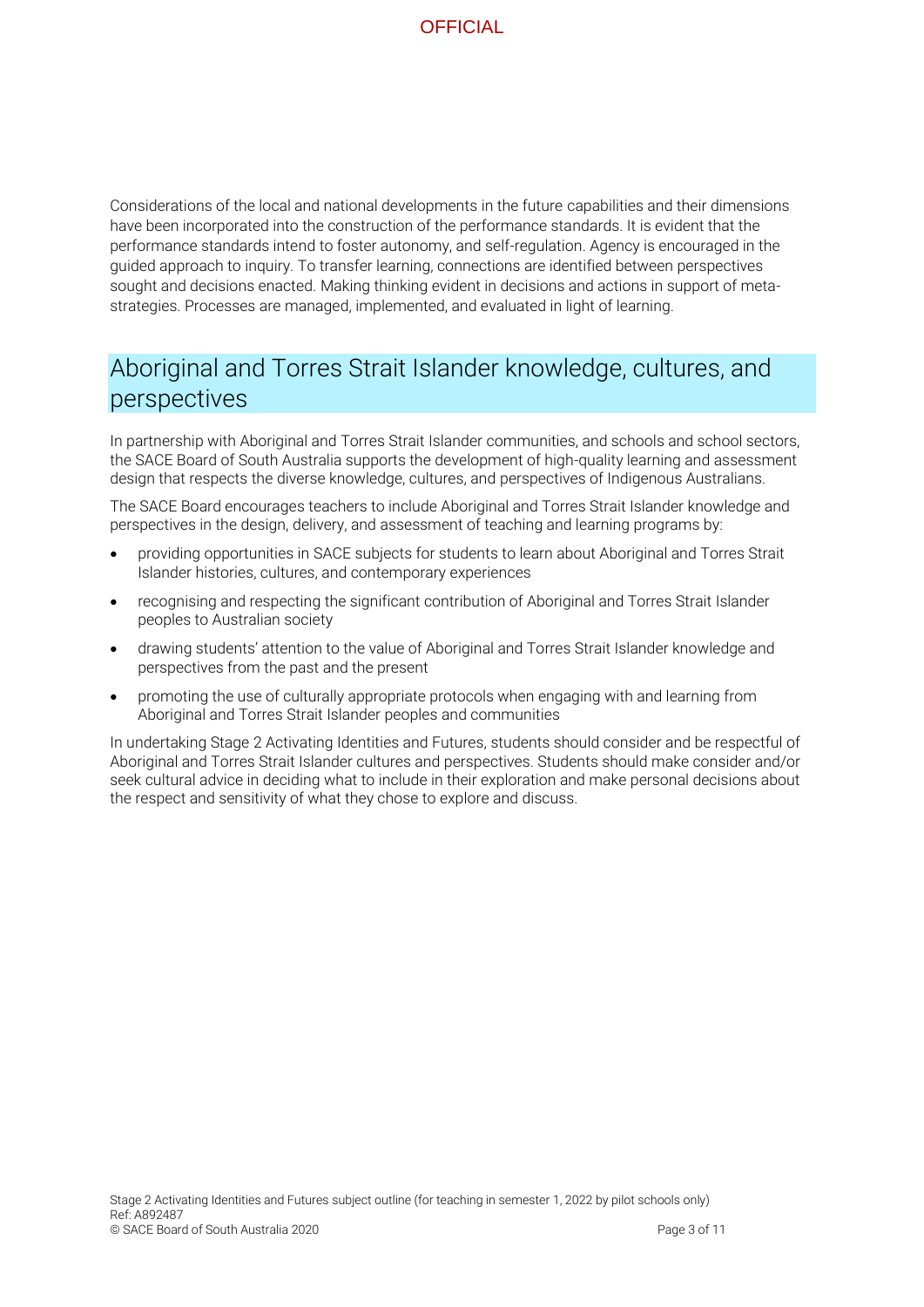## Learning requirements

The learning requirements summarise the knowledge, skills, and understanding that students are expected to develop and demonstrate through their learning in Stage 2 Activating Identities and Futures.

In this subject, students:

- 1. consider the purpose and value of the learning for self, others and/or community
- 2. explore, select and use strategies, perspectives and feedback to progress the learning
- 3. manage time and resources and engage in decision making to progress the learning
- 4. evaluate and reflect upon the impact of strategies, perspectives and feedback upon the learning process and output

## Context

Stage 2 Activating Identities and Futures may be approached in many ways, but should draw on student's personal areas of interest and provide an opportunity to build on and/or develop new skills and capabilities that will support a student's pathways beyond school.

#### **Contexts**

As an introduction to the SACE students complete Stage 1 Exploring Identities and Futures. This subject examines identity and incorporates a planned look forward to future personal development, capabilities and aspirations. Some students will find the insights gained into their identity and personal passions in the Stage 1 Exploring Identities and Futures to be a rich resource when later selecting a focus for their Activating Identities and Futures. Developing a focus for the Activating Identities and Futures should stem from interests, passions, skills and capabilities, aspirations or a combination of several of these. Approaches and focus areas can allow students to deepen an area of current personal interest or examine an area new to their experience and valuable to their ongoing development.

Approaches, contexts and strategies will vary with individual students. Some students may develop a product, plan a service or social enterprise, examine a problem, question or theory using research methodology or expanding a personal passion. Others may decide to examine or extend their vocational aspirations or entrepreneurial ideas. Two such approaches are exemplified below.

#### Vocational Context

In this context, students consider a focus area they want to explore to support them to transition to a vocational pathway of interest. They make considered decisions and take action when exposed to vocational contexts and develop an awareness and adaptability to respond to changes related to their focus area.

Students focus on the development of transferable personal and professional skills, knowledge and capabilities in preparation for pathways into further study, training and/or employment. Students determine their vocational context, which may be in collaboration with industry, community and other partners, and may complement an existing VET, career or workplace interest or experience.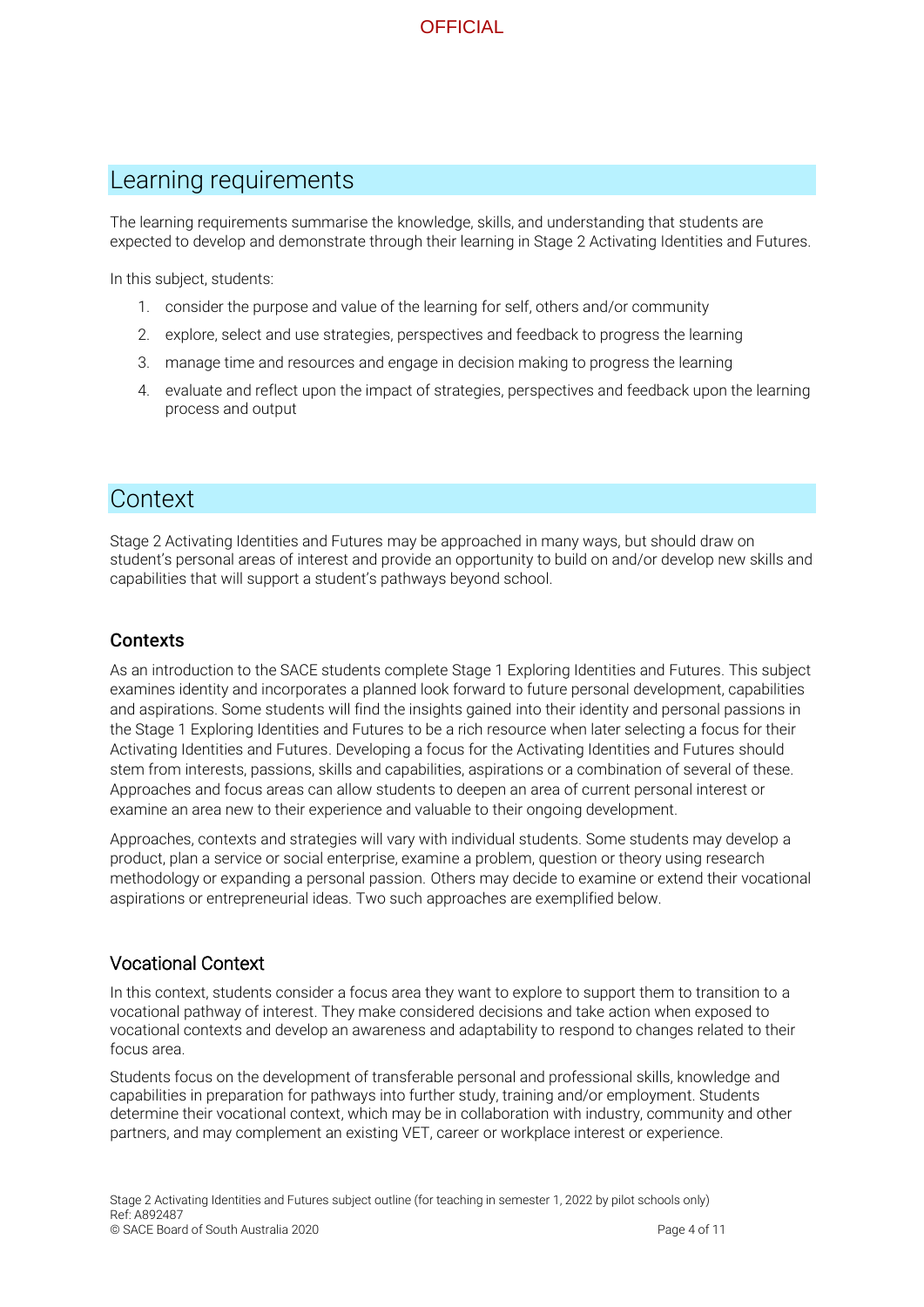This approach allows students to explore opportunities to apply knowledge, skills and capabilities, take action, and make decisions in a real-world context related to their vocational focus. The extension of connections and networks will enable students to explore work skills and opportunities and/or experiment with potential career and life pathways.

#### Entrepreneurial Context

In this context, students act as entrepreneurs to assume risks to start and operate a business or find new ways to do business better. Alternatively, as a social entrepreneur they pursue novel applications to solve community-based problems. In both examples, they identify and pursue opportunities without allowing risks to become barriers. They identify a gap, an opportunity or a need and explore potential resources and risks. They innovate, initiate change, source new ideas, and put them into action. Students develop and aim to transform their world by presenting solutions that initiate social, environmental or financial benefit.

Entrepreneurship is demonstrated when students take their ideas and aspirations and turn them into action in a direction of their own choosing. They develop agency by managing risk and demonstrating resilience and perseverance. They learn to work in a space with a high degree of uncertainty and ambiguity.

This approach allows students to develop agency by mobilising resources and displaying purposeful and skilful action when leading, influencing or inspiring. They develop deep knowledge relevant to the initiative that may include project management methodology, generating business intelligence, stakeholder engagement or technical skills.

## Evidence of learning

Stage 2 subjects have a school assessment component and an external assessment component.

The following assessment types enable students to demonstrate their learning in Stage 2 Activating Identities and Futures:

School assessment

- Assessment Type 1: Portfolio (35%)
- Assessment Type 2: Progress Checks (35%)

External assessment

• Assessment Type 3: Appraisal (30%)

## Assessment design criteria

The assessment design criteria are based on the learning requirements and are used by:

- teachers to clarify for students what they need to learn
- teachers and assessors to design opportunities for students to provide evidence of their learning at the highest possible level of achievement.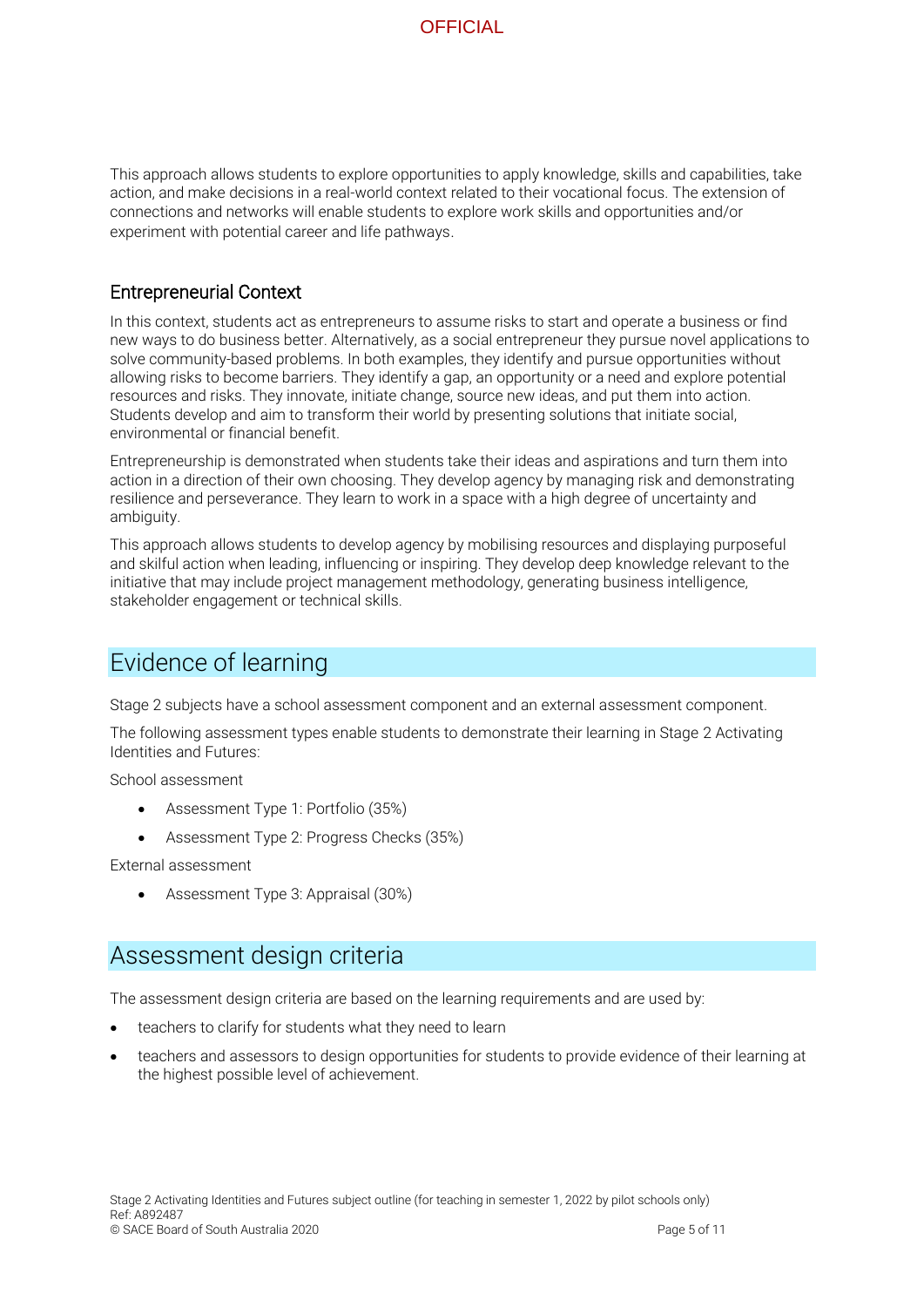The assessment design criteria consist of specific features that:

- students should demonstrate in their learning
- teachers and assessors look for as evidence that students have met the learning requirements.

For this subject the assessment design criteria are:

- **Exploring**
- Planning and Acting
- **Appraising**

The set of assessments, as a whole, must give students opportunities to demonstrate each of the specific features by the completion of study of the subject.

### Exploring

The specific features are as follows:

- E1 Exploring ideas related to an area of interest
- E2 Selecting and applying strategies to progress the learning
- E3 Selecting and using perspectives to progress the learning

## Planning and Acting

The specific features are as follows:

- PA1 Managing time and resources to progress the learning
- PA2 Seeking and responding to feedback to progress the learning
- PA3 Making judgements and decisions to progress the learning

#### Appraising

The specific features are as follows:

- A1 Appraising the value and purpose of the learning output for self and/or others and/or community
- A2 Evaluating the impact of strategies, perspectives and feedback upon the learning process and output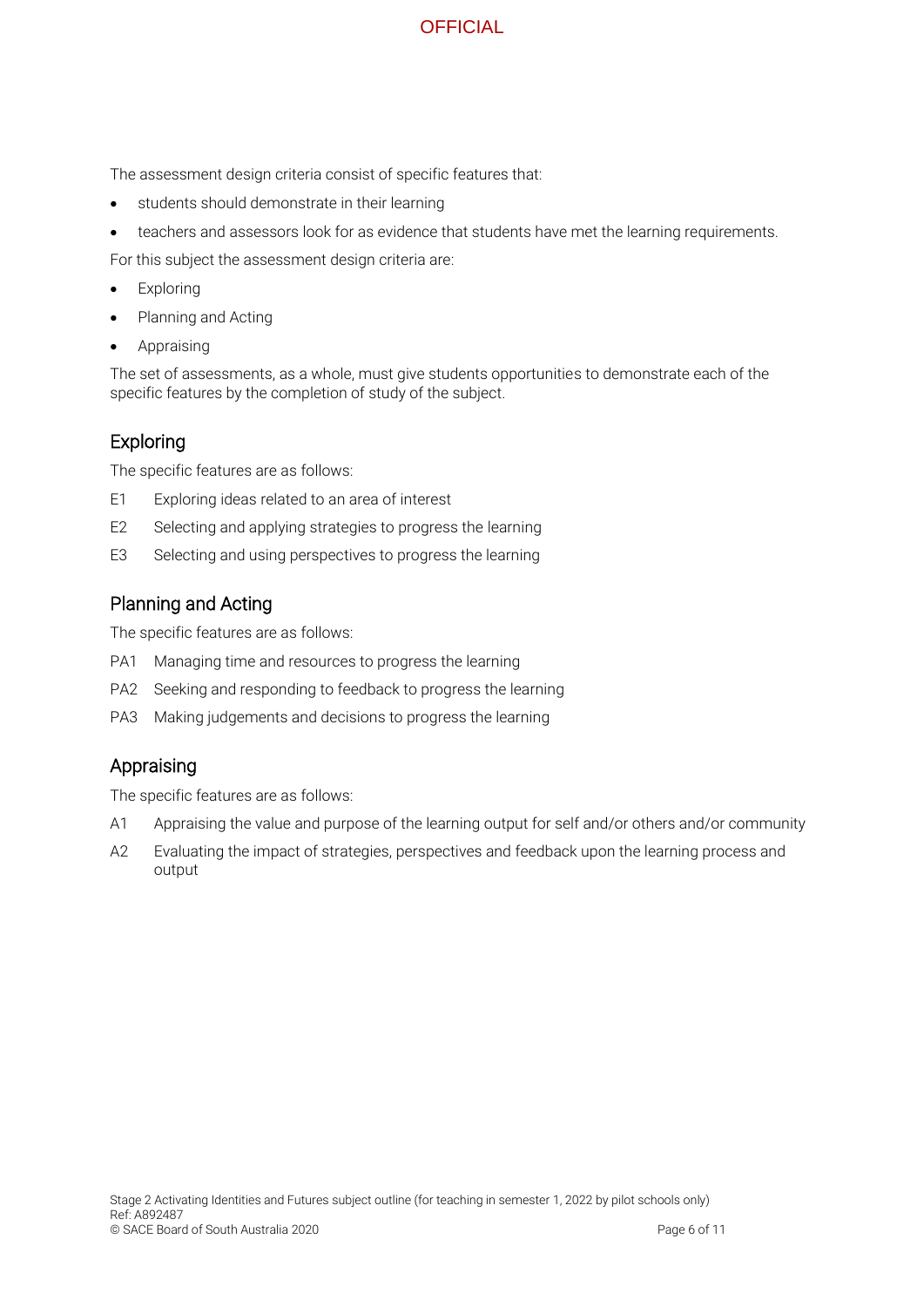

# School assessment

#### Assessment Type 1: Portfolio (35%)

In this assessment type, students initially explore a focus area that is of interest to them. They sharpen the focus of their learning intention by considering the value and purpose of their topic to self and/or others and/or the community. Students explore strategies and select those of most relevance to progress their learning. They actively seek perspectives from sources including more knowledgeable others. Students demonstrate agency in developing and following a plan to manage their time and resources towards timely completion of their learning output.

Evidence for the portfolio should contain a collection of students' natural artefacts of learning as the progress through their exploration. While there are no assessment conditions prescribed, evidence should be commensurate with a 10 credit, Stage 2 subject.

Examples of evidence includes but is not limited to:

- plans
- designs
- concept maps
- prototypes
- video recordings
- audio recordings
- journal reflections
- charts
- murals
- articles or excerpts
- annotated photos
- **sketches**
- notes

For this assessment type, students provide evidence of their learning primarily in relation to the following assessment design criteria:

- Exploring (E1, E2, E3)
- Planning and Acting (PA1)
- Appraising (A1)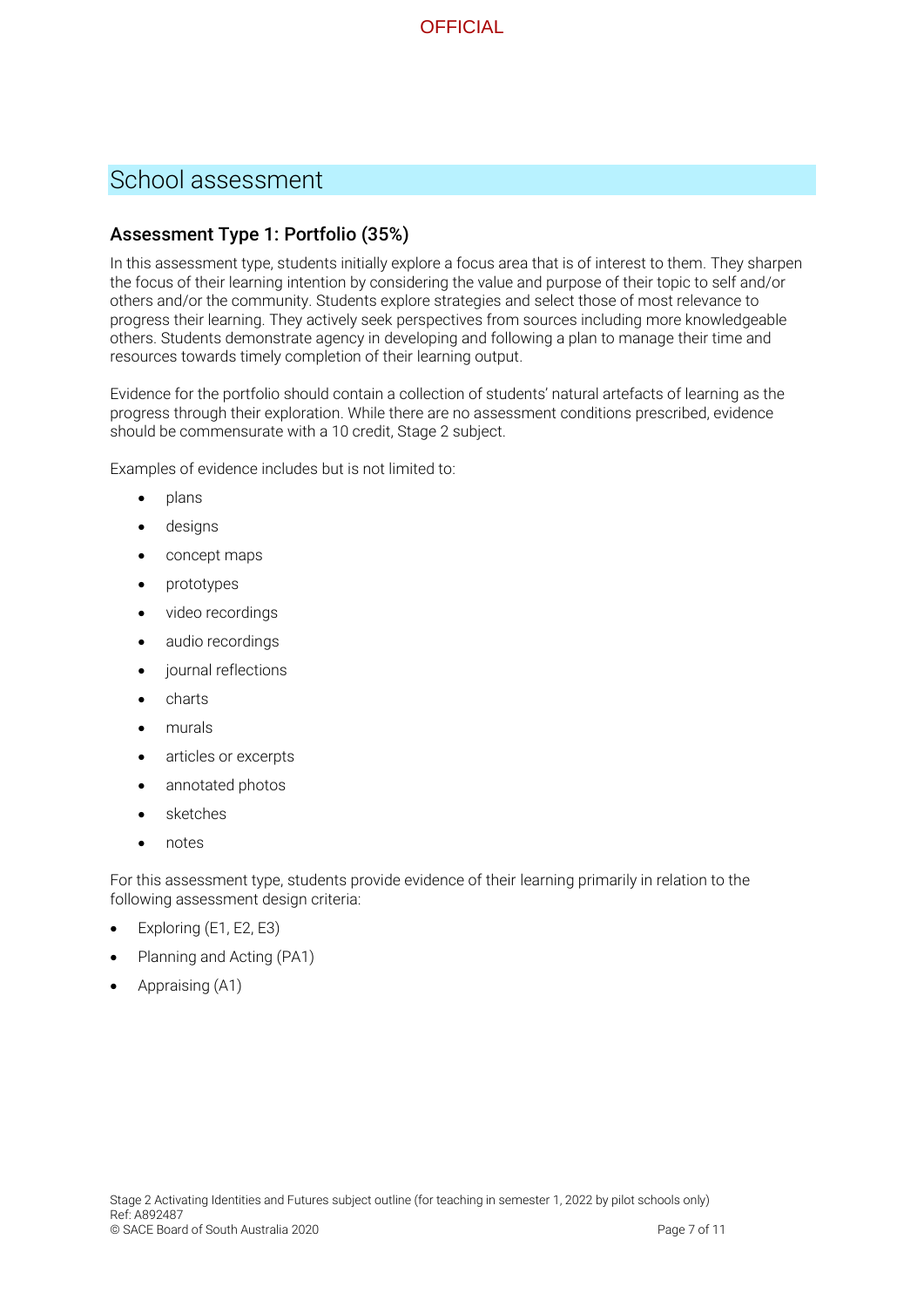

#### Assessment Type 2: Progress Checks (35%)

In this assessment type, students discuss the progress of their learning in relation to their intended output. They evaluate the relative impact of different strategies and perspectives they have utilised to this point and consider what strategies and perspectives they will select to continue progress towards their intended output.

Students consider the influence of specific feedback on their learning progress to date, indicating what actions have been taken in response to significant feedback. They reflect on how feedback has assisted in refining their learning intention. Students plan who they will seek feedback from next and justify how this feedback might be used to progress their learning.

Student evidence for this assessment type may take the form of a presentation, an audio or video recording, a discussion and/or report. Evidence for this assessment type may be captured in a single, or selection, of multiple progress checks.

Students complete one or more tasks, with a combined maximum of 1500 words if written, 10 minutes if oral, or the equivalent in multimodal form.

For this assessment type, students provide evidence of their learning primarily in relation to the following assessment design criteria:

- Planning and Acting (PA2, PA3)
- Appraising (A2)

## External assessment

#### Assessment Type 3: Appraisal (30%)

In this assessment, students share their output of learning, appraising the value and purpose of the learning for themselves and/or others and/or the community. They evaluate the impact of strategies, perspectives, and feedback, identifying the most significant contributing factor/s that supported the learning process and the completion of their learning output. Their appraisal may also include anticipation of future benefits related to transfer of skills and knowledge, development of connections and capabilities.

An appraisal should be a maximum of 1000 words if written, a maximum of 6 minutes if oral, or the equivalent in multimodal form.

Examples of an appraisal include but are not limited to:

- A 6-minute video recording of a student pitching their product to a panel. They discuss the value and purpose of their business for themselves and their customers, and project future uses and benefits of their product. They detail the role human-centred design has played in their prototyping and identify key feedback that progressed their learning.
- A 5-minute audio recording accompanied by 2 pages of annotated photos of a reconditioned car engine. Student appraises the value of rebuilding the engine and explains its intended purpose for use in their personal car, as well as the skills and knowledge that will support their vocational aspirations. They discuss the importance of feedback to the successful completion of their engine.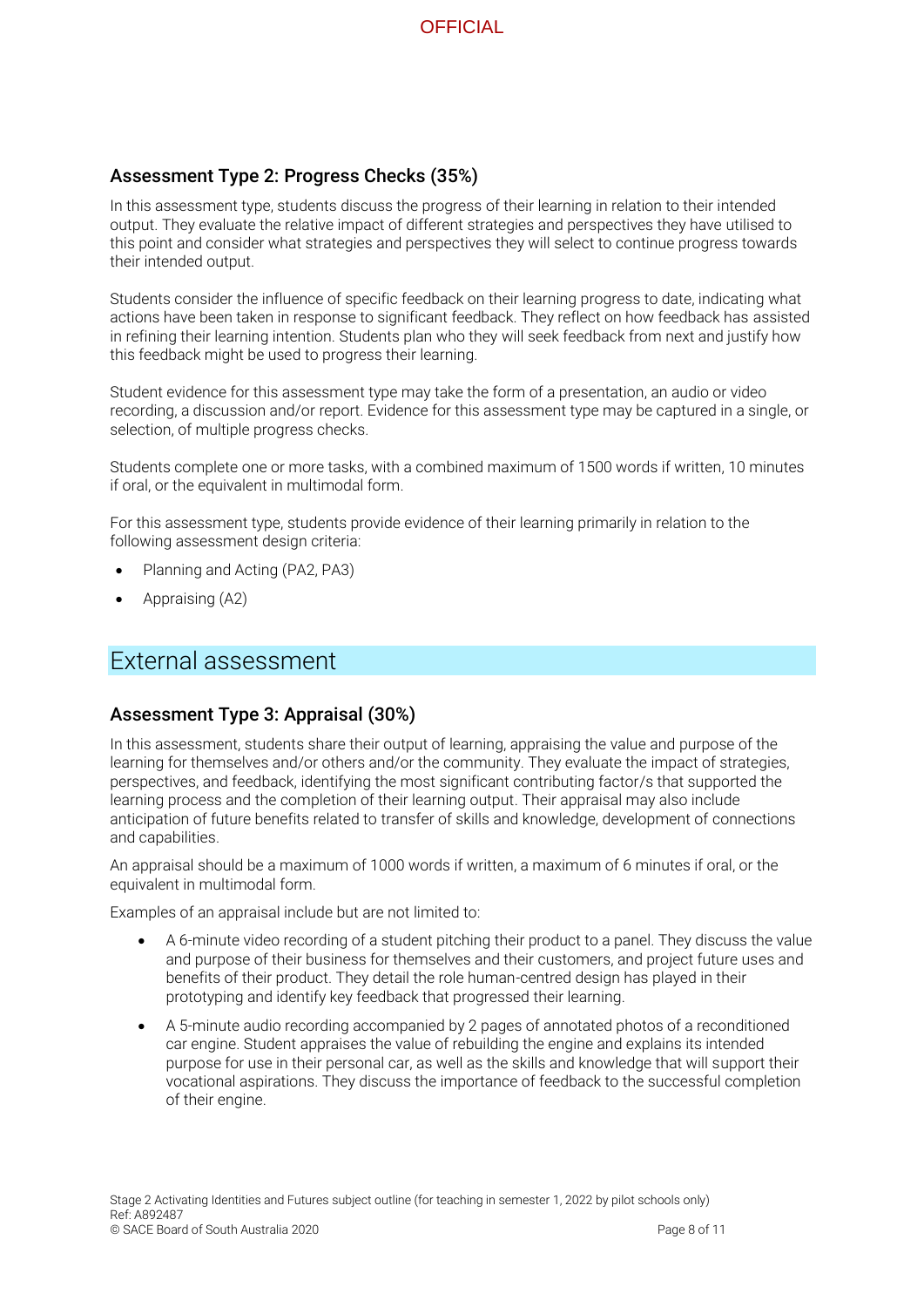- An original vegan recipe book presented as a PDF with annotations identifying the important contribution of strategies, perspectives and feedback to different components. A foreword explaining the value and purpose of this recipe book identifies the personal values of the student, and the potential positive impact a plant-based diet can have on climate change.
- A 6-minute screencast (or similar) of a student scrolling through and discussing excerpts from the report they have written regarding an innovation in cochlear implants. To illustrate the value and purpose of the learning, they share the importance of this issue for their sister, as well as the broader community. They appraise the impact of perspectives and feedback on the progress of their learning, identifying sections of their report that benefited from engaging with a medical researcher.
- A 6-minute video of a student wearing a jumper they designed, and hand knitted, discussing the skills and insights they developed about slow fashion and the wool industry. They consider the impact of a range of strategies and identify 1:1 coaching as the most effective strategy. They project the future benefits of the connections and capabilities they have developed.

The following specific features of the assessment design criteria for this subject may be assessed.

• Appraising (A1, A2)

## Performance standards

The performance standards describe five levels of achievement, A+ to E-.

Each level of achievement describes the knowledge, skills, and understanding that teachers refer to in deciding how well students have demonstrated their learning on the basis of the evidence provided.

During the teaching and learning program the teacher gives students feedback on their learning, with reference to the performance standards.

At the student's completion of study of a subject, the teacher makes a decision about the quality of the student's learning by:

- referring to the performance standards
- assigning a grade between A+ and E- for the assessment type.

The student's school assessment and external assessment are combined for a final result, which is reported as a grade between A+ and E-.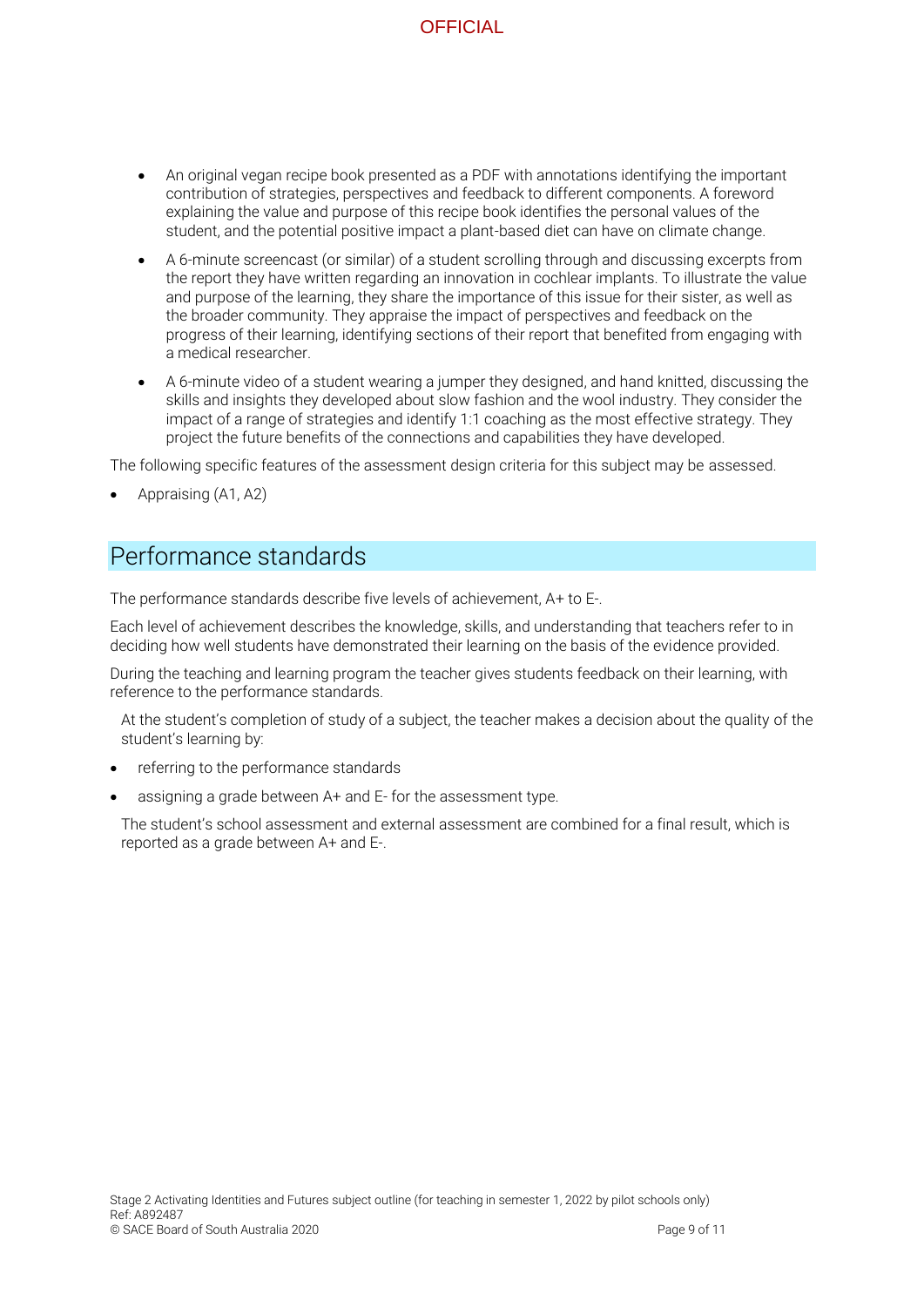# Performance Standards for Stage 2 Activating Identities and Futures

|   | <b>Exploring</b>                                                                                                                                                                                                                                                                                                                                                                                                                                                                                                        |                                                         | <b>Planning and Acting</b>                                                                                                                                                                                                                                                                                                                                                                                                                                                                                   |                                                             | <b>Appraising</b>                                                                                                                                                                                                                                                                                                                                                                                                                                                                                                                                                        |                                                                  |
|---|-------------------------------------------------------------------------------------------------------------------------------------------------------------------------------------------------------------------------------------------------------------------------------------------------------------------------------------------------------------------------------------------------------------------------------------------------------------------------------------------------------------------------|---------------------------------------------------------|--------------------------------------------------------------------------------------------------------------------------------------------------------------------------------------------------------------------------------------------------------------------------------------------------------------------------------------------------------------------------------------------------------------------------------------------------------------------------------------------------------------|-------------------------------------------------------------|--------------------------------------------------------------------------------------------------------------------------------------------------------------------------------------------------------------------------------------------------------------------------------------------------------------------------------------------------------------------------------------------------------------------------------------------------------------------------------------------------------------------------------------------------------------------------|------------------------------------------------------------------|
|   | <b>Exploring Ideas, Strategies and Perspectives</b><br>E1 Exploring ideas related to an area of interest<br>Exploring areas of interest/finding a path of curiosity or endeavour<br>E2 Selecting and applying strategies to progress the learning<br>Drawing on and generating fit-for purpose strategies to progress<br>the learning<br>E3 Selecting and using perspectives to progress the learning<br>Seeking relevant perspectives and making decisions about if and<br>how the perspectives influence the learning |                                                         | Planning and acting with strategic intent<br>PA1 Managing time and resources to progress the learning<br>Demonstrating agency in planning and organising the progress of<br>learning<br>PA2 Seeking and responding to feedback to progress the<br>learning<br>Seeking and acting upon feedback about progress of learning<br>from teacher, parent, peer, mentor etc<br>PA3 Making judgements and decisions to progress the learning<br>Engaging in thoughtful and informed judgments and decision-<br>making |                                                             | Appraising the learning output, celebrating quality and<br>shifts in learning<br>A1 Appraising the value and purpose of the learning<br>output for self and/or others and/or community<br>Appraising and reflecting on the value and purpose of the<br>learning output on the self and/or others and/or<br>community<br>A2 Evaluating the impact of strategies, perspectives and<br>feedback upon the learning process and output<br>Appraising, and reflecting on the learning output in relation<br>to the impact of strategies, perspectives and feedback<br>utilised |                                                                  |
| A | Purposeful exploration of ideas and their implications related to<br>an area of interest<br>Strategic selection and application of highly relevant strategies to<br>progress the learning<br>Discerning selection and synthesis of relevant and varying<br>perspectives to progress the learning                                                                                                                                                                                                                        | $\Omega$<br>Developing agency and management strategies | Strategically manages time and resources to progress the<br>learning<br>Actively seeks relevant feedback and makes discerning<br>responses to progress the learning<br>Demonstrates discerning judgement and decision-making to<br>progress the learning                                                                                                                                                                                                                                                     | $\Omega$<br>and metacognition<br>Developing self-regulation | Appraises and projects the value and purpose of the<br>learning output to self, others and/or community<br>Evaluates and projects the impact of strategies,<br>perspectives and feedback on the learning process and<br>output                                                                                                                                                                                                                                                                                                                                           | $\Omega$                                                         |
| B | Deep exploration of different ideas related to an area of interest<br>Selection and application of relevant strategies to progress the<br>learning<br>Selection and use of relevant perspectives to progress the<br>learning<br>Exploration of ideas related to an area of interest                                                                                                                                                                                                                                     |                                                         | Manages time and resources to progress the learning<br>Seeks relevant feedback makes considered responses to<br>progress the learning<br>Demonstrates informed judgement and decision-making to<br>progress the learning<br>Progresses the learning with guidance to manage time and/or                                                                                                                                                                                                                      |                                                             | Appraises the value and purpose of the learning output to<br>self, others and/or community<br>Evaluates the impact of strategies, perspectives and<br>feedback upon the learning process and output<br>Considers the value and purpose of the learning output to                                                                                                                                                                                                                                                                                                         | evaluative judgement<br>and<br>reflective practice<br>Developing |
| Ć | Selection and application of generic strategies to progress the<br>learning<br>Incorporation of perspectives to progress the learning                                                                                                                                                                                                                                                                                                                                                                                   |                                                         | resources<br>Seeks and appropriately responds to feedback to progress the<br>learning<br>Makes judgements and decisions to progress the learning                                                                                                                                                                                                                                                                                                                                                             |                                                             | self, others and/or community<br>Considers the impact of strategies, perspectives and<br>feedback upon the learning process and output                                                                                                                                                                                                                                                                                                                                                                                                                                   |                                                                  |
| D | Limited consideration of an area of interest<br>Limited application of strategies to progress the learning<br>Limited identification and use of perspectives                                                                                                                                                                                                                                                                                                                                                            |                                                         | Progresses the learning with guidance and direction to design a<br>simple plan<br>Limited response to feedback provided<br>Describes processes and decisions related to the learning                                                                                                                                                                                                                                                                                                                         |                                                             | Identifies limited aspects of the value and purpose of the<br>learning output to self, others and/or community<br>Describes strategies, perspectives and/or feedback used<br>in the learning process and output                                                                                                                                                                                                                                                                                                                                                          |                                                                  |